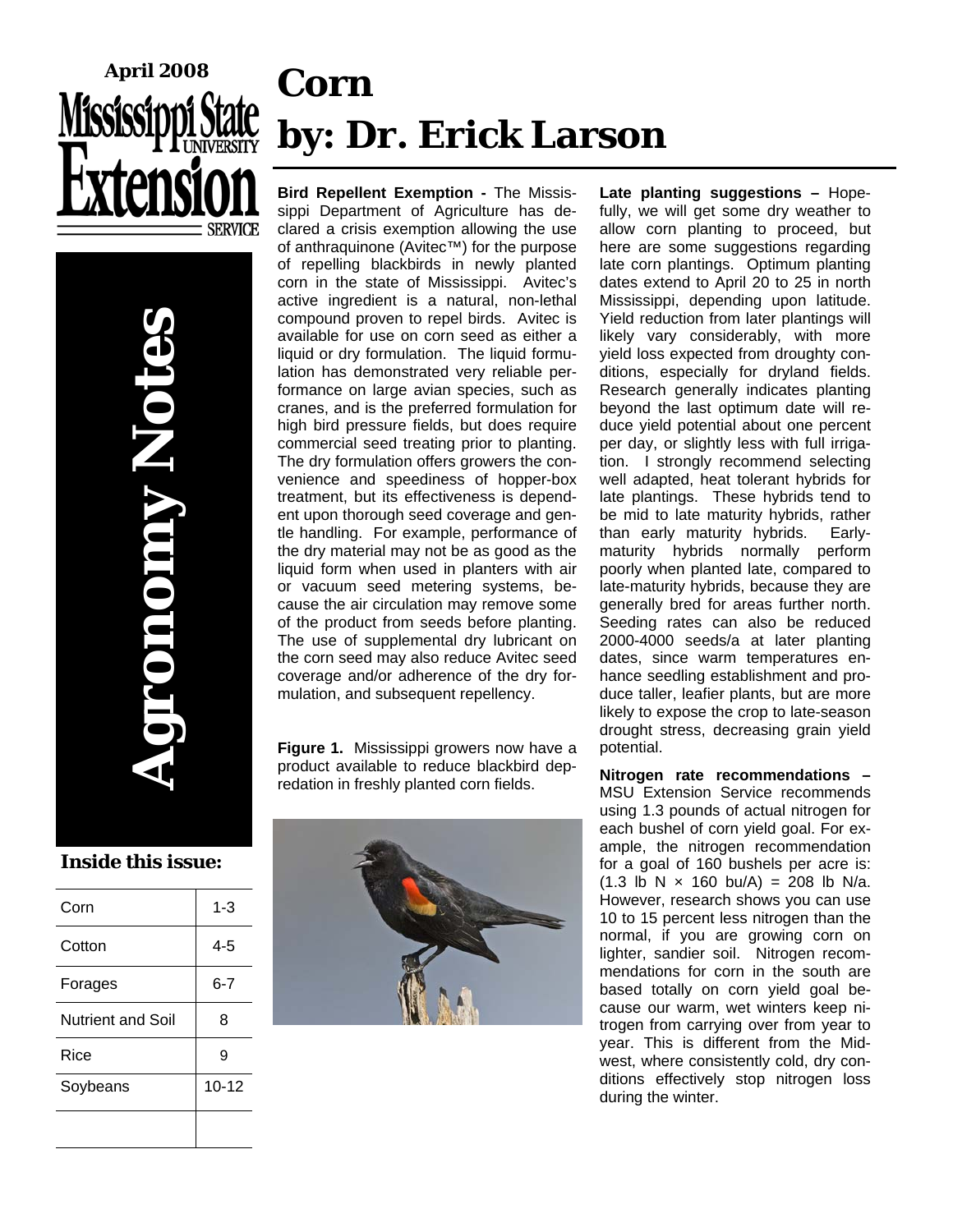## **Corn continued… by Dr. Erick Larson**

**Nitrogen sources and application -** Using the right nitrogen source and application method may be more important to corn grain yield than how much you apply. No-tillage research studies in Missouri and Tennessee show UANsolution (N-sol) and urea broadcast on the soil surface reduced corn yield potential 9 to 23 percent compared to ammonium nitrate broadcast, N-sol injected, or anhydrous ammonia injected. Urea-containing nitrogen sources, including UAN-solution (N-sol, 32%, or 28-0-0-5) and urea (46-0-0 or 41-0-0-5), may not work as well because they are subject to volatilization loss when applied to the soil surface (either broadcast or dribbled in a band). Surface-applied urea sources readily volatilize when there's a lot of vegetation or crop residue on the ground, when temperatures are higher than 55 ˚F, and when rates exceed 100 pounds of N per acre, until rainfall incorporates the nitrogen. You're likely to lose a lot of nitrogen to volatility if you broadcast urea nitrogen sources just before a long dry period. You can reduce volatility by adding urease inhibitors, such as Agrotain, to granular urea or UAN-solution. Urease inhibitors temporarily slow the activity of the urease enzyme. But you'll still need timely rainfall or overhead irrigation to get urea-based N into the soil so the plants can use it. Thus, you should usually avoid surface application of UAN-solution (N-sol) or urea in your corn fertility program.

**Nitrogen application timing –** Because Mississippi springs are often very wet, we suggest you apply nitrogen fertilizer at different times according to crop need. This split application method reduces the likelihood of considerable nitrogen loss due to wet weather before crop use. Corn uses less than 10 percent of its nitrogen before rapid vegetative growth begins. This growth spurt usually happens in late April through mid-May, depending on planting date and seasonal temperatures. Therefore, you can use nitrogen more efficiently if you apply only a small portion of nitrogen just after plants emerge. Add the bulk of your nitrogen fertilizer just before the growth spurt, when the plants need it most. Our standard nitrogen recommendation is to apply no more than one-third of the total nitrogen near planting/crop emergence. Apply the second application about 30 days later, when the corn should be about 12 inches tall or at the V6 growth stage. Early fertilization can waste a lot of nitrogen, especially if there's a long period of wet weather before rapid corn growth begins. Considering the high fertilizer prices, coupled with relatively wet conditions thus far this spring, applying nitrogen fertilizer using sound management strategies, rather than ease of application, may produce tremendous economic returns this harvest.

**Nitrogen placement –** Close nitrogen placement in relationship to the crop row is certainly not necessary, or even preferred for corn production. This is largely because nitrogen is relatively mobile in the soil-water solution, compared to some nutrients. Corn also has a fibrous root system, which develops substantially more lateral growth than tap-rooted crops, such as cotton. In fact, corn roots will likely extend to the row middles before plants are kneehigh. Furthermore, more than 90% of nitrogen uptake will occur after corn is more than knee-high. For these reasons, I suggest placing sidedress knives in the row middles or near the extreme edge of beds to avoid substantial root pruning. This suggestion applies to all normal (single) row widths and twin-row patterns (based upon wide rows). The outside knife on each side of the applicator should be modified to apply one-half of the intended nitrogen rate, since it will run between the same rows twice.

**Figure 2.** Close nitrogen placement is not needed, and may cause unnecessary corn root pruning.



**Why is my corn not growing off?** – Poor early plant health and slow growth is often due to sparse root development and/ or nutritional limitations. Poor root growth often results from planting marginally wet fields. Seed furrow compaction prohibits root penetration, causing rootless corn syndrome and poor nutrient uptake. Many initially believe early growth problems result from inadequate nitrogen availability, but this is rarely the case. Nitrogen is very mobile in the soil and corn requires relatively little nitrogen until rapid growth begins, so nitrogen fertilizer placement and amount rarely limit early season corn growth. However, soil pH, phosphorus, potassium, magnesium and zinc commonly limit early season corn growth in MS. Field scouting will frequently reveal symptoms indicating a specific problem. However, the best method to diagnose fertility limitations is to collect soil and plant tissue samples from stunted and adjacent healthy field areas and submit these samples to a soil testing laboratory, such as the MSU Soil Testing Laboratory for analysis and recommendations.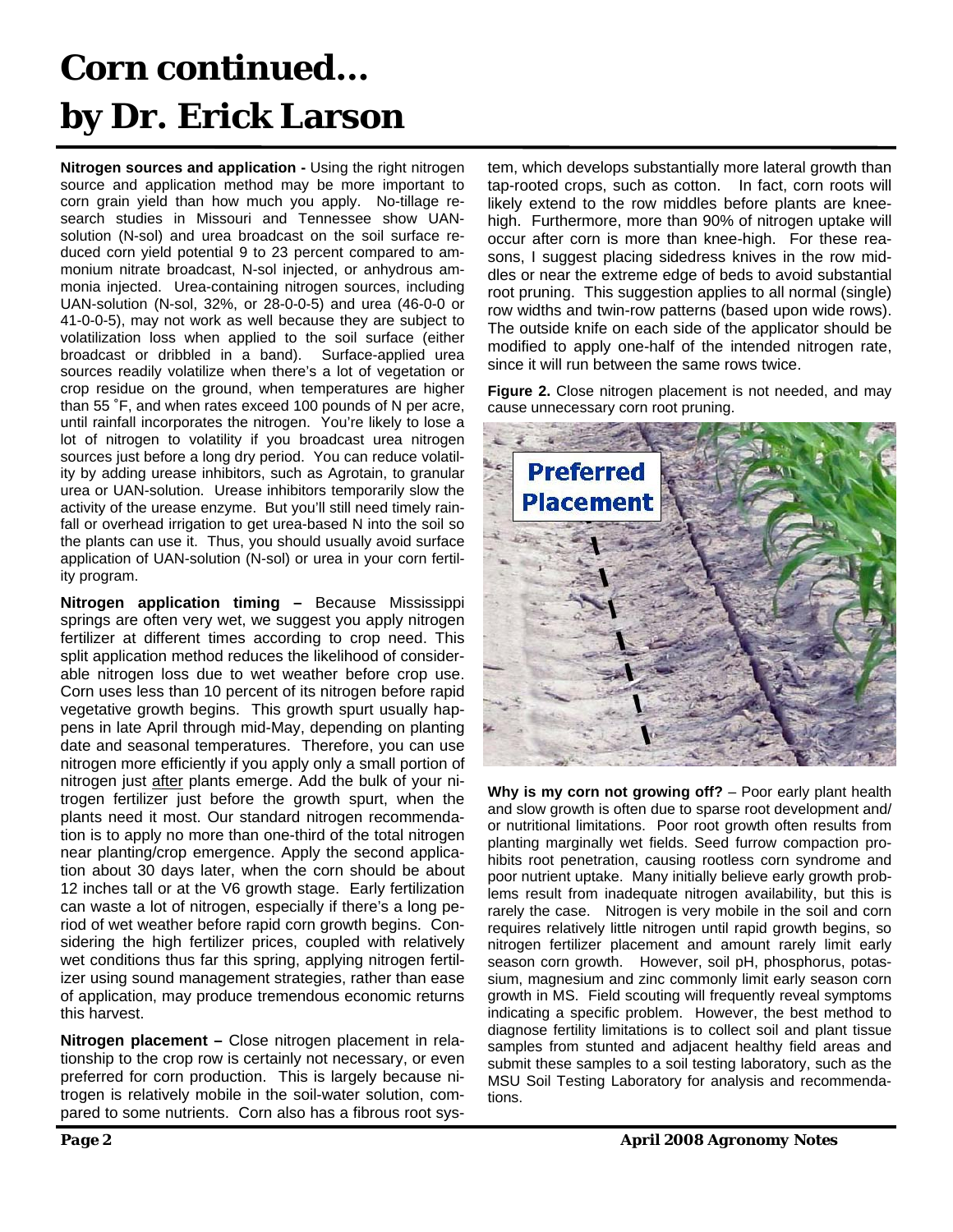## **Corn and Grain Sorghum continued... by Dr. Erick Larson**

**Roundup Ready Corn Weed Control –** Supplementing your RR corn weed control system with atrazine and/or other herbicides, which offer residual activity, is strongly suggested, particularly if you intend to use a one-pass herbicide program. These residual herbicides should generally be applied with the first application of glyphosate, since glyphosate should control most emerged weeds. This method should improve seasonal weed control, since the residual herbicide activity should be extended later into the growing season. The use of supplemental herbicides can also be very beneficial in reducing the development of glyphosate herbicide resistance weeds. Atrazine greatly enhances the effectiveness of the Roundup Ready system by providing economical residual weed control of some key weeds, such as morningglories and horseweed, that glyphosate may have difficulty controlling. Atrazine and most pre-mixes containing atrazine must be applied before corn exceeds 12". This application timing is suggested regardless of the atrazine restriction, because weeds should be emerged and potentially very competitive during this time. Fortunately, there is a relatively wide window for this application, because it normally takes about 30 days for corn to grow a foot tall after emergence. However, timing problems quickly develop thereafter, because corn growth accelerates quickly after this stage. This problem may be compounded tremendously by a single rain, because corn normally grows from 12" to exceeding 30" or V8 growth stage (the maximum legal height to broadcast glyphosate on Roundup Ready corn) in about 10 to 14 days in Mississippi. All over the top glyphosate applications must be completed by the V8 growth stage or 30" tall corn. Ground applicators equipped with drop-nozzles to avoid leaf contact may extend application to 48-inch corn and should improve herbicide coverage when corn gets tall, so they are a good choice for any late-postemergence timing, particularly when targeting morningglories.

**Figure 3.** Residual herbicides are suggested to help improve weed control in Roundup Ready Corn.



**Don't plant sorghum too early -** Grain sorghum will not germinate at soil temperatures less than 65 deg F. The soil temperature should be measured early in the morning, when you can measure the minimal daily temp. – not in the middle of the afternoon. Thus, planting before this threshold will greatly increase chance of stand failure. Also, sorghum does not have as much seed vigor as corn. Thus, the optimum planting dates for sorghum are similar to those for cotton: April 20 to May 15. Optimum sorghum seeding depth is  $1 \frac{1}{4}$  -  $1 \frac{1}{2}$ ".

**Figure 4.** Grain sorghum is a very drought tolerant option for Mississippi growers.



**Don't plant too much sorghum seed -** A broad final plant population ranging from 40,000 to 70,000 plants per acre should produce optimum grain sorghum grain yields grown in dryland culture. Sorghum has tremendous ability to increase yield potential, if given favorable environmental conditions, especially if plants are spaced uniform. However, excessive stands allow plants little or no latitude to adapt to the environment or tolerate stress, which is the primary strength of this crop. Thus, dense stands often compound drought stress, reduce stalk/plant health and increase disease likelihood. Sorghum seeding rate should exceed the population goal by 10 to 20% depending upon seedbed conditions and planting date. This over-planting rate is relatively high because sorghum's seedling vigor is only moderate, compared to corn.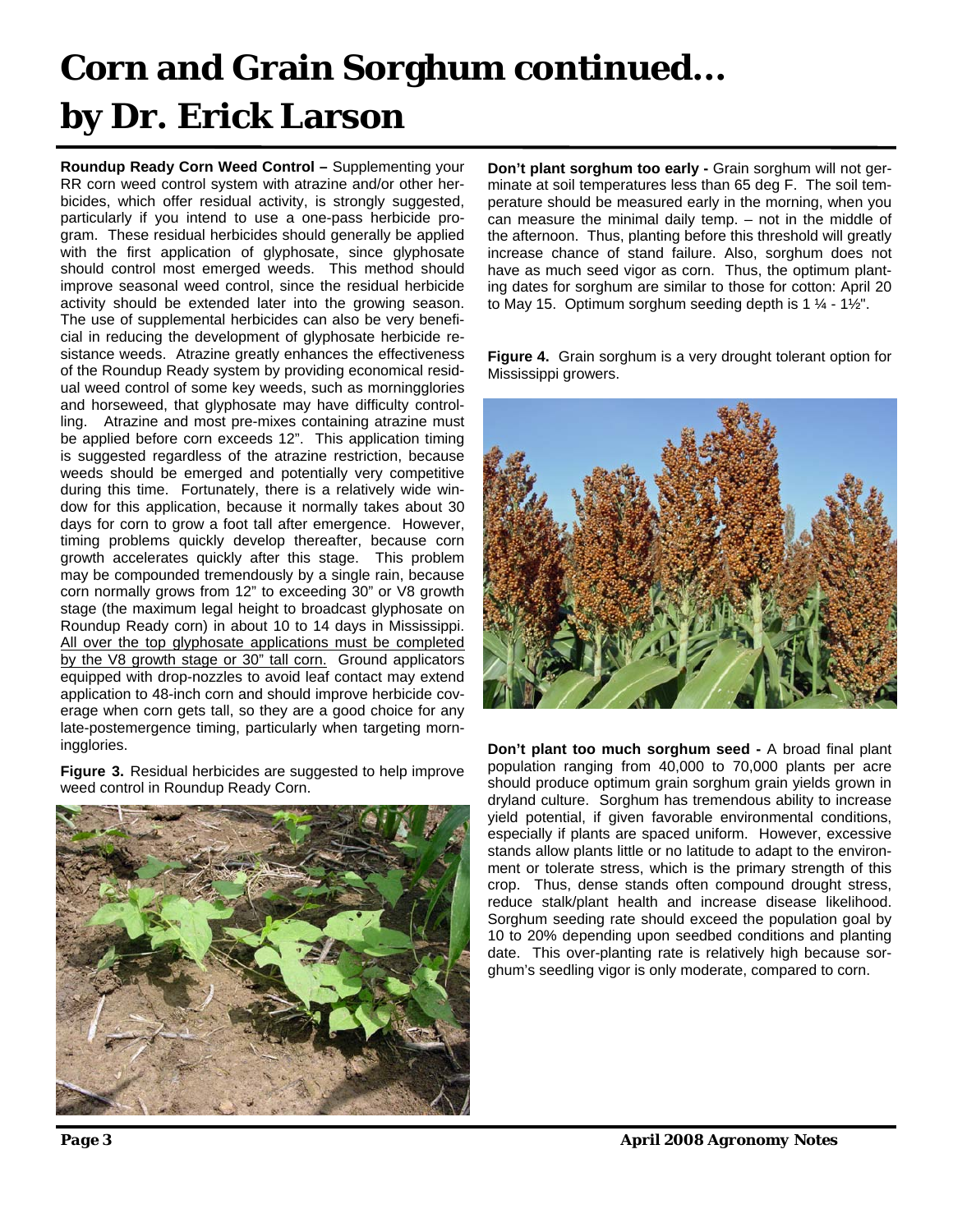## **Cotton by: Dr. Darrin Dodds**

**Planting Intentions Report:** The USDA National Agriculture Statistics Service released planting intentions on March 31<sup>st</sup>. The USDA estimates that Mississippi Cotton growers will plant 420,000 acres this year. This is a 37% reduction in cotton acres from last year and a 66% reduction from 2006. However, early estimates (not from USDA) are that we will gain back approximately 200,000 acres next year.

**Planting Forecast:** On a brighter note, April is here again and planters are beginning to roll across the fields. Corn and soybeans are being planted when the weather will permit; however, based on the current weather conditions as well as the forecast through April 14, cotton planting should not start just yet. A good rule of thumb regarding when to plant cotton is waiting until the soil temperature is 65°F at a four-inch depth and a warming trend is predicted for the five- to sevendays following planting. Cotton typically requires 4- to 14 days to emerge after planting and cooler temperatures will push emergence to the far end of this range. Plant when conditions favor emergence, not when the calendar says to. Another guide commonly used to determine when to plant is DD60 accumulation for the five days following planting. The formula below is used to calculate DD60s:



For Example: The predicted high/low in Greenwood, Mississippi on Tuesday, April  $8<sup>th</sup>$  is  $80<sup>°</sup>F$  and  $55<sup>°</sup>F$ . To determine the number of DD60s accumulated on Tuesday, April  $8<sup>th</sup>$ .

> $80+55 = 135$  $135/2 = 67.5$  $67.5 - 60 = 7.5$  DD60s

Table 1 can be used to determine when to plant cotton based on DD60 accumulation for the five days following your target planting date:

**Table 1. DD60 accumulation for five days following** 

| <b>Predicted DD60 Accumulation</b><br>for Next 5 Days | <b>Outlook for Planting</b> |
|-------------------------------------------------------|-----------------------------|
| < 10                                                  | Very Poor                   |
| $11 - 15$                                             | Poor                        |
| $16 - 25$                                             | Marginal                    |
| $25 - 50$                                             | Good                        |
| $50+$                                                 | Very Good                   |

However, keep in mind that soil temperatures are not taken into account with the DD60 calculation system. When considering planting decisions, take into account soil temperature, air temperature, and the extended forecast. Keep in mind that soils warm slower than air. Generally, if temperatures drop to 50°F to 55°F, chilling injury to germinating seedlings may become an issue. The symptoms of chilling injury are caused by improper cell membrane formation. When a functional membrane is not formed, stored cellular materials



necessary for proper plant growth may be lost. Additionally, these cellular materials may be used by disease organisms for growth and development which can further injure seedling cotton. Chilling injury can result in a damaged root system or even seedling death in severe situations

**Plant Population:** Generally speaking, we should strive to establish a plant population between 30,000 and 60,000 plants per acre. As always, take into account percent germination of the seed you are planting when targeting a specific plant population. Percent germination for a given bag of seed should be listed on the bag.



For example, if you have a desired plant population of 45,000 plants per acre and the germination rate of the seed you are planting is 80%, you would need to plant 56,250 seeds per acre to achieve your desired plant population.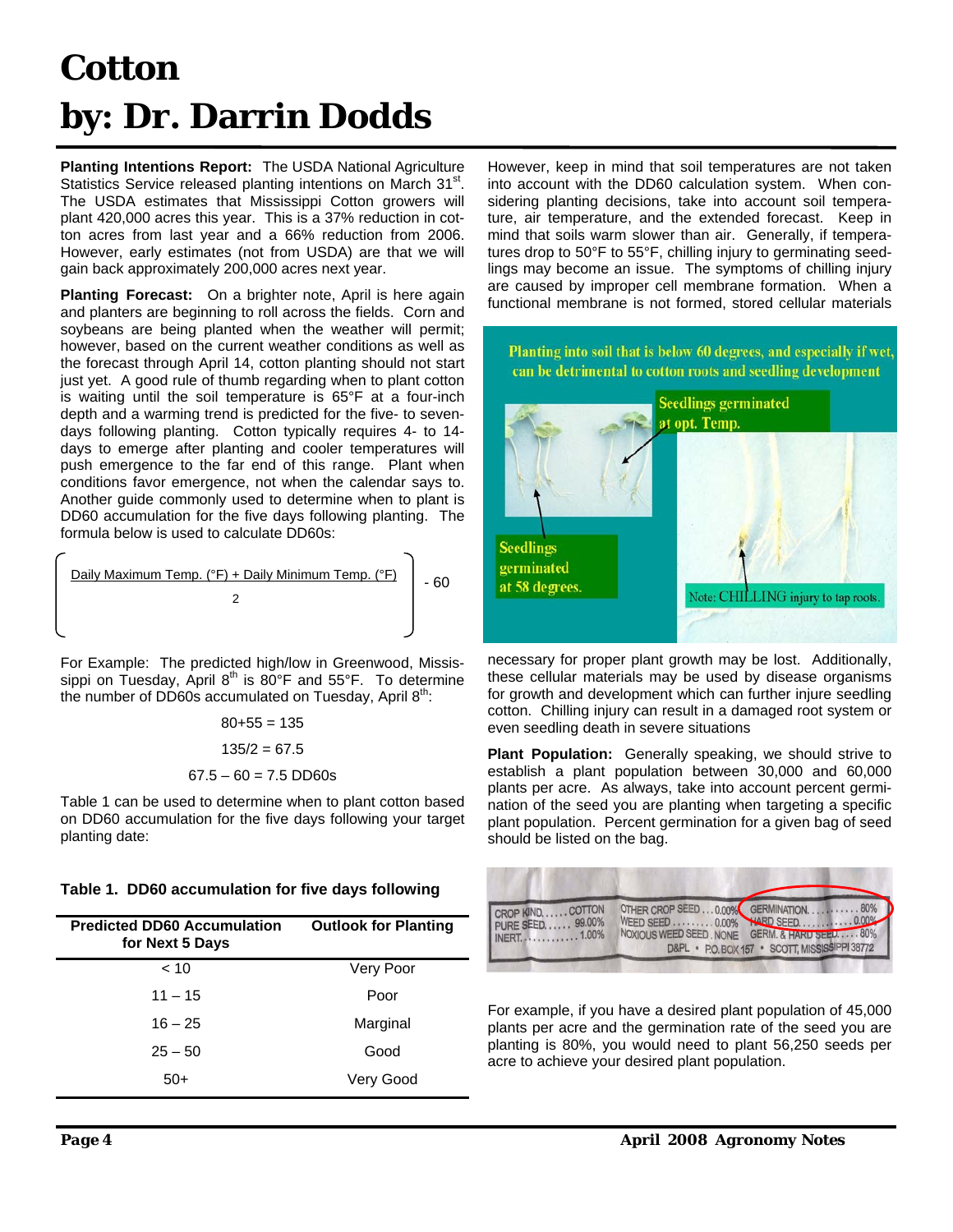## **Cotton continued... by: Dr. Darrin Dodds**

In most fields, a uniform population of  $20,000 - 25,000$ plants per acre can produce adequate yields; however, initial seeding rates to obtain a plant population of this magnitude are strongly discouraged. There are an untold number of factors that can reduce plant populations, planting for a stand of 20,000 – 25,000 plants per acre leaves no room for any plant loss due to seedling disease, insects, environmental conditions, etc. Additionally, plant populations can affect plant height, branch development, fruit location and size, crop maturity and yield. Any given year, reduced plant populations can delay the time required for cotton to reach peak bloom up to 2 weeks (Table 2). Additionally, reduced plant populations tend to result in more bolls partitioned to second, third, and vegetative positions (Table 2). Generally, bolls located at these positions are smaller than those located in position one. It is much easier to start of the year with a desirable plant population and potentially lose a few plants but still maintain adequate yields, than to start the year with a low plant population and face a difficult replant decision if plants are lost.

Table 2. Effect of plant population on days to peak bloom and boll distribution.

|            | <b>Peak Bloom</b><br>-Days After Planting<br>۰ |      |              |                      | Number of Bolls Per Plant                   |
|------------|------------------------------------------------|------|--------------|----------------------|---------------------------------------------|
| Population | 2003                                           | 2004 | <b>Total</b> | 1 <sup>st</sup> Pos. | $2nd$ .<br>3 <sup>rd</sup> , & Veg.<br>Pos. |
| 61,896     | 74                                             | 76   | 10.7         | 6.7                  | 4.9                                         |
| 30.958     | 77                                             | 84   | 14.2         | 7.3                  | 7.4                                         |
| 20,631     | 78                                             | 90   | 19.1         | 8.6                  | 10.5                                        |
| 13,755     | 79                                             | 91   | 24.1         | 9.9                  | 14.6                                        |

Data From Dr. Alexander Stewart; LSU AgCenter; Alexandria, LA.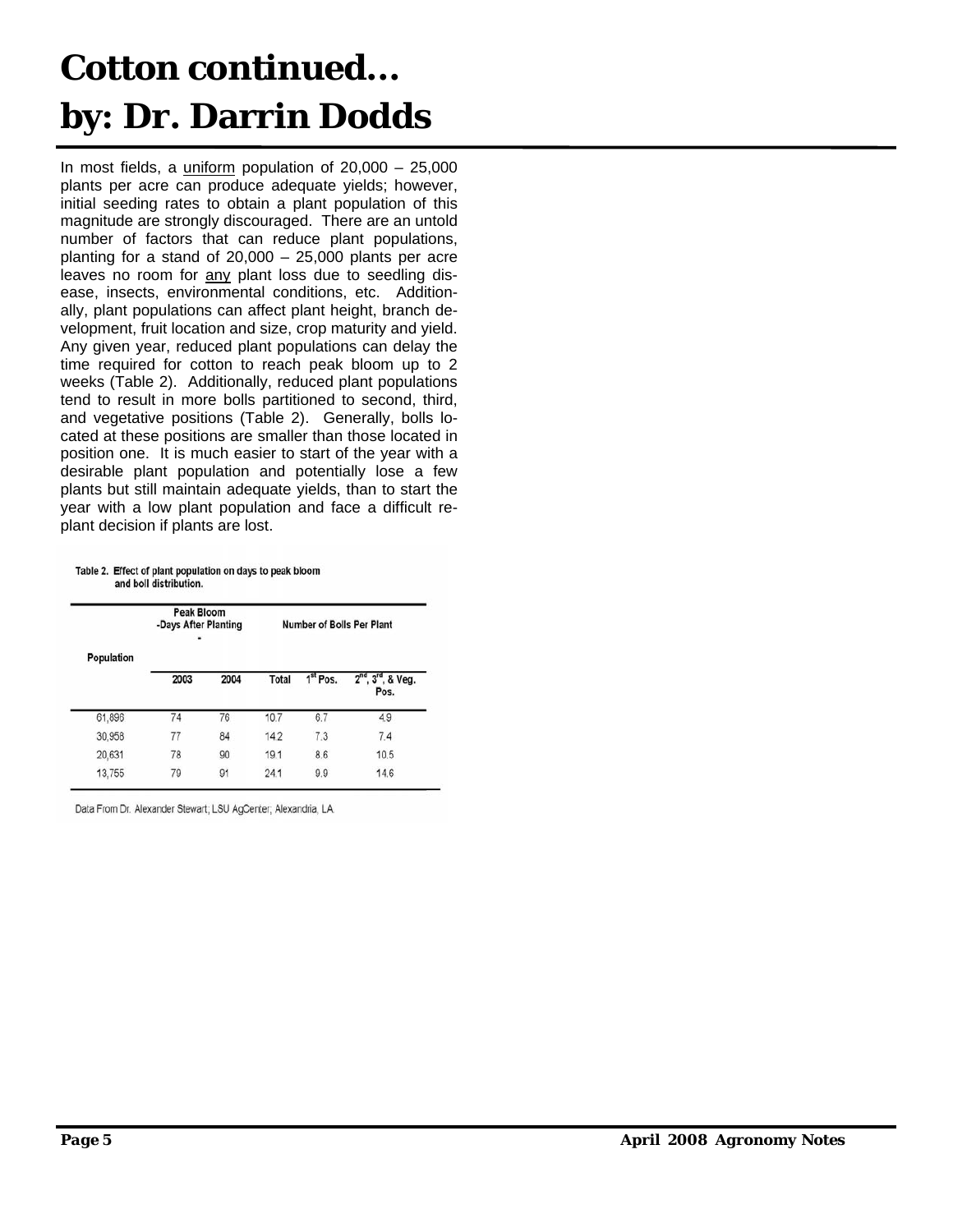## **Forages by: Dr. Rocky Lemus**

Pasture establishment is vital to ensure high levels of production and longevity from perennial pastures. Before establishing a new seed bed or renovating existing pastures, producers must evaluate the farm's needs. It is important to consider how the new forage will be used (grazing vs. hay), what species might be more adapted to the area, and what resources (equipment, money, and time) are available. Reseeding or renovating a pasture should be based on existing percentages of the desirable species in the stand. The following criteria could be used in such a decision:

If the pasture contains 75% or more of the desirable species, then do not renovate and concentrate in management.

If the pasture contains 40 to 75% of the desirable species, then over-seed and manage.

If the pasture contains less than 40% of the desirable species, then start with a new seed bed.

New pasture establishment or renovating an existing pasture usually requires some management practices to get the forage growing quickly and vigorously. Some of the steps involved in establishing or renovating a pasture include: (a) implementing the correct seeding method and rate, (b) selecting species adapted to a specific area, (c) implementing a weed control program, and (e) using proper management to maintain a productive stand.

**Seedbed Preparation—**A properly prepared seedbed is the next step in getting your pasture established. Forage seedlings need a firm seedbed. Large soil clods and excess sod will impact seed germination. For conventional seeding, prepare a fine and firm seedbed by plowing or heavy disking followed by rolling the field with a cultipacker after the final disking to provide a firm seedbed. Preparing a firm seedbed will allow capillary action to draw water to the soil surface where moisture is needed for seeds to germinate, and will also help sustain small seedlings during dry periods. A firm seedbed will not allow excessively deep seed placement which usually results in poor seed emergence and weak stands. A general rule is that if you walk across the seedbed and it sinks past the sole of your shoe, the seedbed is too soft and should be cultipacked. No-till seedbeds must also be prepared by suppressing the existing sod and reducing surface residue prior to seeding by hard grazing in late fall and early spring. Vegetation can also be suppressed by using a low rate of nonselective herbicide. For more information regarding herbicides for sod suppression, see the Guidelines for Weed Control (**MSU Publication 1532**).

The type of seeding method you choose will depend on the type of equipment available and whether you are preparing a no-till or a conventional seedbed. No-tillage involves using herbicides to kill existing vegetation and then seeding directly into the residue. The advantages of no-tillage are the reduction of passes over the field, reduced soil erosion potential,

and better moisture conservation. The disadvantages of notill are slower and less uniform seedling emergence. Conventional tillage should be used when a firm and a uniform seedbed is needed. Conventional seedbeds usually provide uniform and rapid seedling emergence in pastures with adequate moisture. These exposed seedbeds also warm quicker, allowing for better seed germination at cooler temperatures. Some disadvantages with conventional tillage include soil erosion potential, changes in soil structure due to tillage, and higher oxidation of organic matter (less moisture retention).

To ensure good soil to seed contact and that seed will germinate and emerge in a timely manner, different seeding methods are available. Some of these methods include drilling, cultipacking, and broadcasting. Drilling cuts a thin furrow in the soil, deposits the seed, then covers it and firms the soil with press wheels. A good rule is to plant the seed three to four times as deep as the diameter of the seed. When cultipacking, the seed is dropped from a hopper onto the soil where toothed rollers press the seed below the surface. When using a cultipacker, be careful not to bury the seed too deep, decreasing germination. Broadcasting could be used in small areas, but seeds are not usually spread uniformly. Most broadcasting can be done using a fertilizer spreader, but make sure spreader is calibrated for the necessary seeding rate. When broadcasting, recommended seeding rates should be increased by 20%, and the stand should be rolled with a cultipacker to establish a good soil/seed contact.

Seeding on the correct date is also very important. Coolseason grasses are usually established in early spring or late summer. Warm-season grasses should be planted in late spring or early summer after the soil has reached a temperature of 65°F or above. Usually spring seeding has plenty of moisture for seed germination, but there is an increase in weed pressure. Early spring seeding should be made at least four weeks after the last frost killing. Late summer seeding is recommended for wet areas, since the soil is usually dry enough during the summer with less weed pressure. Late-summer seeding should be made at least four to six weeks before the first killing frost in the fall; this will allow seed time to have adequate growth before the winter. No tilldrill planting in late summer might provide adequate moisture for seed germination since organic matter provides cooler temperatures and higher moisture levels.

Proper seeding rates depend on the seeding method being used (**MSU Publication 1532**). It is also important to make sure that the seed used is good quality (germination rate and purity) and has not been stored for a long period of time. If the seed is poor quality, the seed must be applied at higher rates to obtain the desired stand densities. The use of certified seed with good quality is recommended. Buying lower cost seed does not always translate into savings, since the quality will affect the amount of pure live seed needed to achieve the desired seeding rate (**Table 1** - page 7).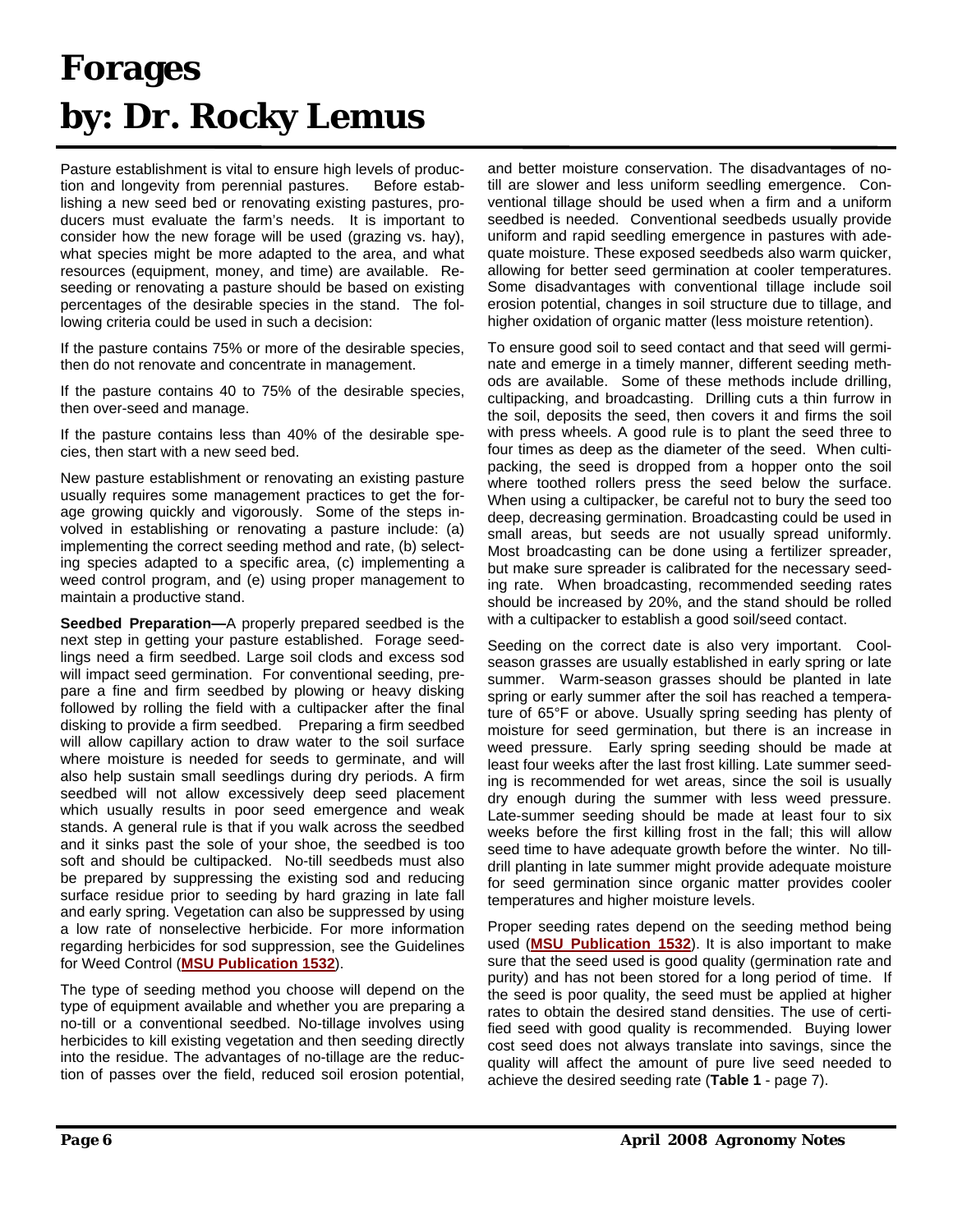## **Forages continued… by: Dr. Rocky Lemus**

If legumes are seeded, make sure the seed is inoculated with the proper bacterial strain. In many cases, legume seed has been pre-inoculated. If the seed is not pre-inoculated, mix prepackaged inoculum with the seed just prior to seeding (**Visit MSUCares Forage website for inoculation methods**). Make sure that the inoculants have been store properly. Legumes form a symbiotic relationship with Rhizobium bacteria, in which nitrogen from the air is fixed into a plantavailable form. There is no need for nitrogen fertilizer when legumes make up more than 30 percent of the stand on a dry matter basis. Seeding rates for commonly used forages are shown in Table 1. It is vital to have proper seeding depth and seed coverage. When drilling, make sure to plant no deeper than  $\frac{1}{4}$  to  $\frac{1}{2}$  inch. A deeper seeding depth may sometimes be needed during dry periods for the seedling roots to be in moist soil.

**Species Selection—**Selecting the right seed mixture is extremely important. When seeding an area or renovating a pasture, it is important to match forage species to site, soil type, and type of operation (grazing or hay, dairy or beef cattle, or horses). Know your soil types, soil composition, drainage, and forage capability. This information can be used to predict the success or failure of the new seeding base. Soil survey maps will provide this information. It is also important to select a forage species that will tolerate close and frequent grazing.

Seasonal yield distribution is another factor to consider when making species selections so that forage production will match animal daily requirements. Cool-season perennial species (tall fescue) grow best between 60 and 80 °F, and they generally have their highest production in the spring, followed by a summer slump and another growth period in the fall. Cool-season annuals (ryegrass and annual clovers) grow some in the fall, followed by a period of dormancy or minimal growth in the winter and highest production in the spring. Warm-season annual (sundangrass, millet, and sorghum) and perennial (bahaiagrass, dallisgrass, and bermudagrass) species grow best between 80 and 95 °F (from mid-May) until a hard freeze in the fall with peak production in mid-summer. Legumes are also an important part of the establishment process because they can provide nitrogen to the grasses, as well as increase production during the summer months and increase forage quality. Make sure that the growth habit of the selected legume species is compatible with the grass species to decrease species competition.

Do not graze new stands too early or frequently. Newly established forage stands do not develop into a fully mature sod until the second growing season after establishment. Allow plants to become well established before heavy grazing or set stocking. It is recommended to mow or lightly graze when plants have reached 8 to 12 inches and plant should not be grazed below 4 inches. Maintaining grazing height will trigger new plants to tiller. Allow plants to re-grow to 18 to 20 inches

before grazing or mowing again. A rotational grazing approach would be beneficial in establishing a good stand.

**Establishment Cost—**Pasture establishment is an expensive part of a forage program, and it is important to get forage species actively growing as quickly and vigorously as possible. Seed costs could average \$40 to \$55 per acre. Tillage to prepare a conventional seedbed can cost approximately \$70 to \$90 per acre depending on equipment. Herbicides will cost \$30 to \$50 per application based on time of application and method used. Hiring someone to plant the pasture will cost \$20 to \$30 per acre. Applied lime will cost \$35 to \$45 per acre. Total costs will typically run \$110 to \$210 per acre for establishment. Smaller pasture acreage (< 10 acres) can often double or triple those expenses on an acre base. Equipment rental is an option, but does require a higher level of knowledge and management (calibration) to help ensure the establishment is successful.

|       | Table 1. Determining the effect of lower quality seed in planting rates and seed cost <sup>1</sup> . |                  |                             |                     |  |  |  |  |  |  |  |  |
|-------|------------------------------------------------------------------------------------------------------|------------------|-----------------------------|---------------------|--|--|--|--|--|--|--|--|
|       | <b>Planting rate (to give</b>                                                                        |                  |                             |                     |  |  |  |  |  |  |  |  |
| Price | <b>Quality (purity x</b>                                                                             | <b>Pure live</b> | equivalent planting rate of | <b>Cost of live</b> |  |  |  |  |  |  |  |  |
| \$/lb | germination)                                                                                         | seed $(\%)$      | live seeds) (lb/ac)         | seed (\$/lb)        |  |  |  |  |  |  |  |  |
| 3.00  | (80 x 40)/100                                                                                        | 32               | 4                           | 12.00               |  |  |  |  |  |  |  |  |
| 2.50  | (70 x 20)/100                                                                                        | 14               | 10                          | 25.00               |  |  |  |  |  |  |  |  |
| 1.50  | (60 x 10)/100                                                                                        | 6                | 23                          | 34.50               |  |  |  |  |  |  |  |  |

Assume that the same forage species is used with different seed quality.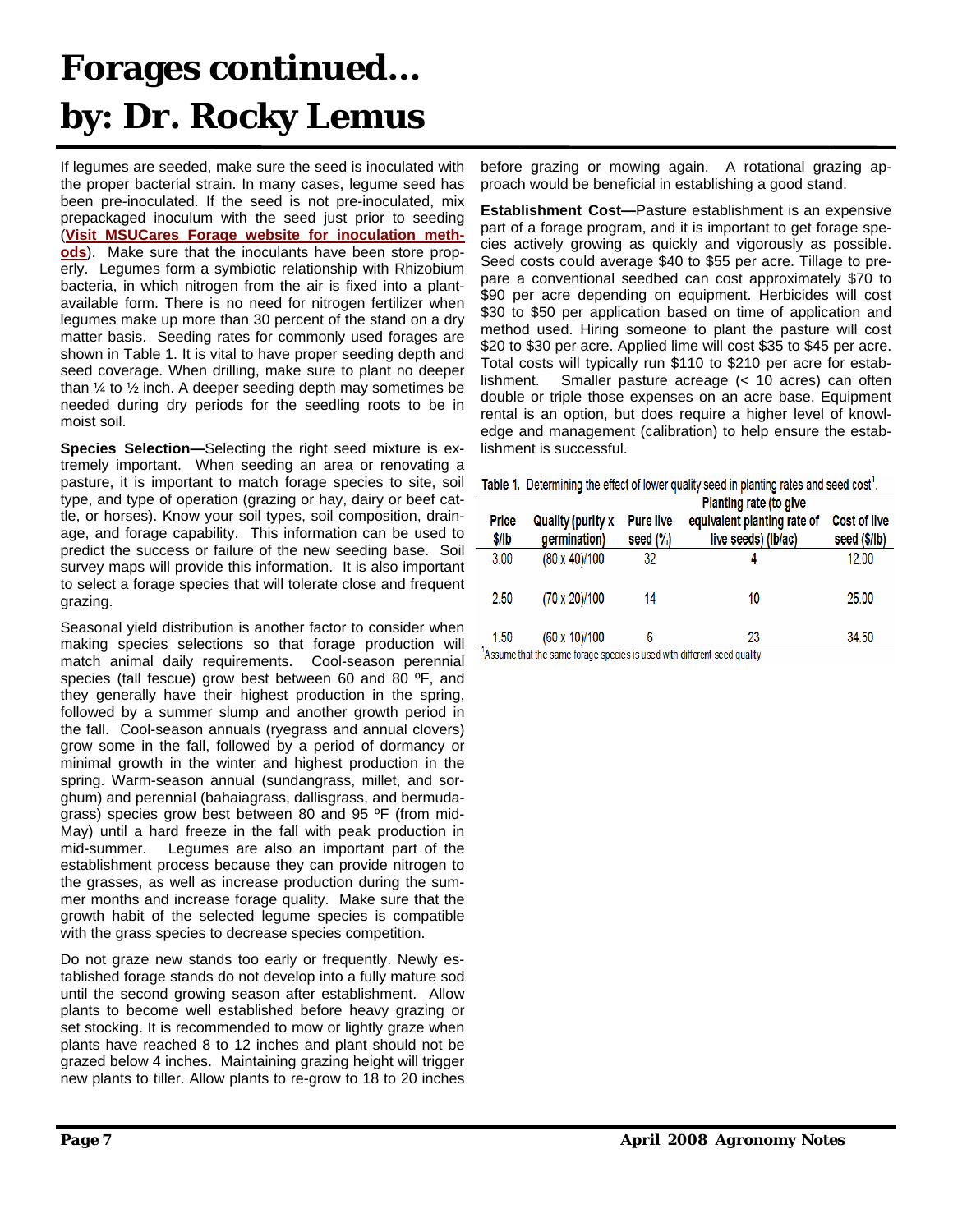## **Nutrient and Soil Management by: Dr. Larry Oldham**

With increased fertilizer prices, there is more interest in applying fertilizers in bands or with the seed. The 2 by 2 placement used in some places has not been popular in Mississippi but other options have been used such as 3 to 4 inch bands over planted rows or in-furrow with seed. When considering placing fertilizer with seed, or very close, be aware of the down side. Research results with cotton have not been as consistent as with corn. Soybean seed should never be in direct contact with fertilizer.

Studies suggest no more than 1.5 gallons per acre of 10- 34-0 or 11-37-0 be applied to cotton in-furrow. Higher rates have occasionally resulted in cotton seedling injury and reduced stands. Also in-furrow applications of more than 10-12 pounds of acre of nitrogen, or nitrogen plus potash could result in injury.

Urea or urea-containing sources (including UAN solutions) should not used in direct contact with any crop seed. Neither should nitrogen sources that form free ammonia, such as diammonium phosphate (DAP), ever be placed in direct contact with seed.

Why? Fertilizers are often salts which dissolve after application to soils. A salt is a compound of positively charged cations linked to negatively charged anions. In solution, they 'drift' apart from each other. Sodium chloride, table salt, is the positively charged sodium cation with the negatively chloride anion. The fertilizer, muriate of potash or 0- 0-60, is the salt potassium chloride.

Seedling injury (fertilizer burn) can occur when the concentration of ions in the soil around a plant is greater than the concentration of ions within the plant cells. Water moves from the plant cells into the surrounding soil because of higher osmotic pressure created by the fertilizer salts. The plant tissue then blackens (the origin of the term 'fertilizer burn') and the plant eventually dies.

The risk from ammonia is in addition to salt issues. Ammonia (not ammonium) in soil is toxic, and can enter plant cells freely. Nitrogen fertilizers have differences: urea, UAN, ammonium thiosulfate, and DAP have more ammonia based problems than MAP, ammonium sulfate, and ammonium nitrate. Ammonia production can be accelerated in moderate alkaline soil conditions, either in bulk soil or by fertilizer reaction.

The susceptibility to salt injury depends on soil moisture and soil properties, and leads to year-to-year variability. In moist soils, fertilizer salts will diffuse away from the application band and become diluted. In dry soils, the fertilizer does not move so it remains concentrated and a greater risk to plant injury.

Most application rates applied in bands in the old 2 by 2 configuration, or on the surface will not pose fertilizer burn risks. As mentioned previously, "pop-up" or in-furrow applications should be limited to no more than 10 pounds of N, or N plus potash. However some recent research indicates that plants may be more susceptible to N applied than potash.

To review:

No pop-up with soybeans

Be very careful with cotton,

Be careful with corn (see March 2008 Agronomy Notes), and

Remember soil moisture conditions are very important.

Salt indices can be used to assess fertilizer application issues as shown in this **Fluid Journal article**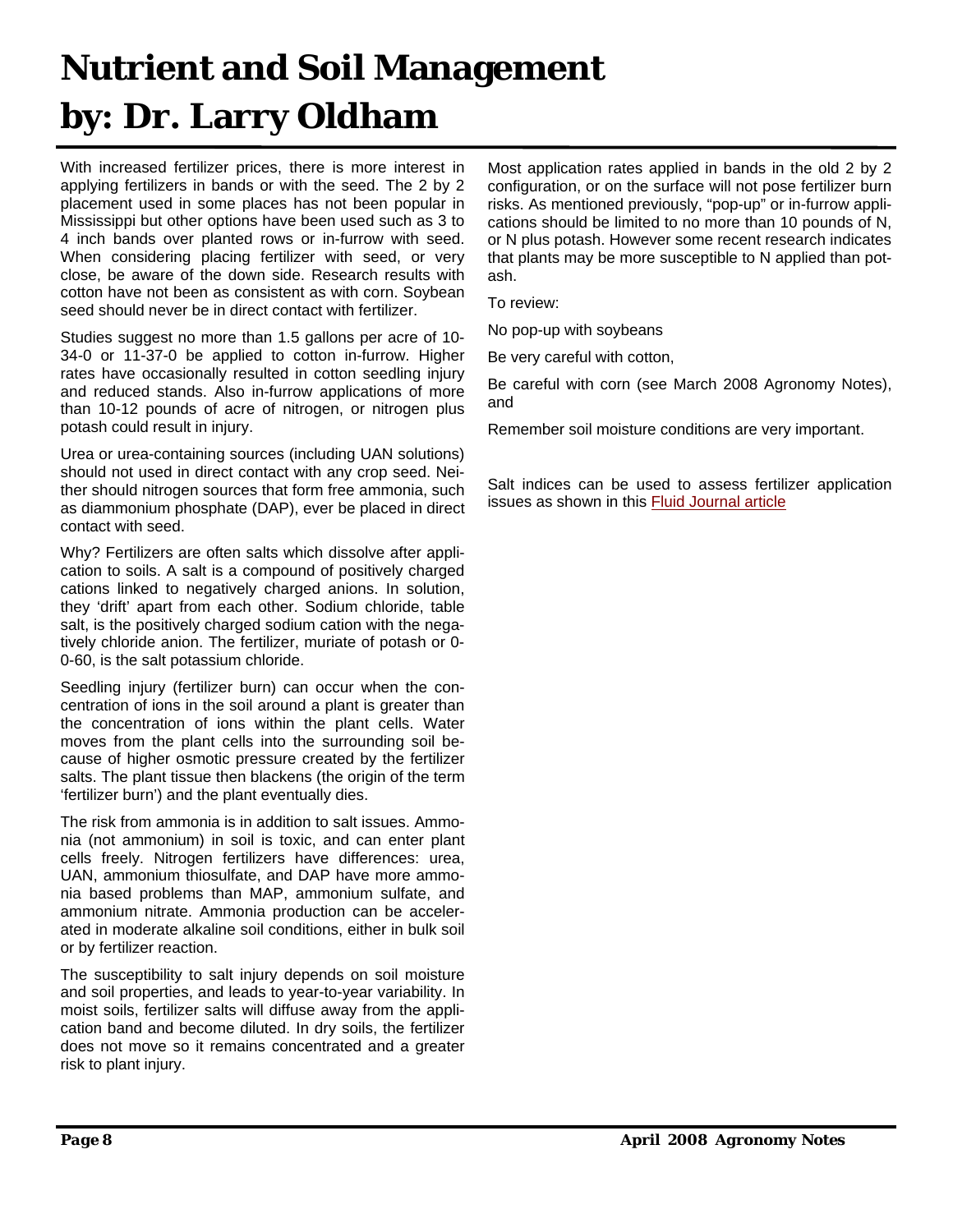# **Rice by: Dr. Nathan Buehring**

The rice planting season began the last full week of March for some producers. Planting projections for the 2008 growing season would indicate that rice acres will be slightly up in Mississippi. In discussions with industry representatives from Arkansas and Missouri, they have indicated rice acres will be up slightly as well. There is good demand for US long grain rice, which is reflective in the current price. Even with great rice prices, there will not be a tremendous increase in rice acres due to the excessive amount of soybean contracts that have to be fulfilled for the 2008 growing season. With low long grain rice stocks and limited increase in 2008 long grain acres, the price of rice should remain good to possibly going even higher.

**Soil Fertility:** Phosphorus is an essential nutrient to consider in a fertility program. However, with the price of Diammonium Phosphate (DAP) exceeding \$700/ton, everyone is trying to figure out if they really need to include phosphorus in their fertility program. That is a question I cannot answer without having a soils test report in front of me. In years past we have often found ourselves shooting from the hip on whether or not a phosphorus application is necessary. But, with 100 lb DAP application exceeding \$35/A, everyone is rethinking their strategy. Now, more than ever, having a soil testing program on your farm makes dollars not cents because a \$6 soil sample can possibly save you over \$35/A. Also, if you are going to need DAP, I would contact your retailer to let them know your needs upfront. Local phosphorus supplies may be limited and a week's notice may be necessary to get the supply in stock.

**Weed Control:** As always, a good portion of the rice will be planted stale-seedbed. Producers have finished up their initial burndown applications. Another application of glyphosate will probably be necessary at planting. When applying glyphosate with Command, I would increase the glyphosate rate to at least 1.5 qt/A (4 lb/gal material). With rates lower than 1.5 qt/A, the Command can sometimes antagonize the glyphosate. I know the price of glyphosate has increased, but it is imperative to start with a clean rice crop. The unwillingness to spend a little extra money on some glyphosate can result in 4 to 5 leaf grass when the rice is emerging, which will result in a lot of money trying to clean up that mess.

Early season grass control is critical for not only maximizing yields, but also maximizing economic returns. This is one thing that was proven years ago and has not changed. The keys to be successful in a grass control program is starting early, knowing when more grass is coming and being ready to hit it again.

Small grass is easier to kill than bigger grass. Once the grass gets big, you will never catch back up and get a good handle on them. On these clay soils, which we grow a majority of our rice on in Mississippi, a two shot herbicide program will generally be required and I would add something in the tank that has residual grass control each time an application is made if you are not going to flood up immediately. Do not hesitate in making that second application and just say we will just get it in the flood, especially if there is a high population of grasses present.

**Planting:** When planting, be sure to keep an eye on your seeding depth. Most of the varieties that we grow can germinate and emerge from over an inch deep. I would rather plant the seed a little deeper and get it up from soil moisture than having to flush. Also, when changing from field to field, check the seeding depth to make sure that it does not need to be adjusted. Soil texture and soil moisture conditions can highly affect seeding depth.

The table below shows suggested seeding rates of current varieties grown in Mississippi. These seeding rates are based on 30 to 36 seed per square foot on silt loam soils and 32 to 40 seed per square foot on clay soils. Also, the right side of the table contains the number of seed that should be planted per a linear row feet for both an 8" and 10" drill spacing.

### **Suggested Seeding Rate Table.**

|                       |           |                              | <b>Suggested</b><br><b>Seeding Rate</b> | <b>Seed/Row Foot</b> |          |           |  |
|-----------------------|-----------|------------------------------|-----------------------------------------|----------------------|----------|-----------|--|
| <b>Variety</b>        | Soil      | Seed-bed<br><b>Condition</b> | lb/A                                    | bu/A                 | 8" Drill | 10" Drill |  |
| $CL-161$              | Silt Loam | Good                         | 63                                      | 1.4                  | 20       | 25        |  |
|                       |           | Poor                         | 75                                      | 1.7                  | 24       | 30        |  |
|                       | Clay      | Good                         | 67                                      | 1.5                  | 21       | 27        |  |
|                       |           | Poor                         | 84                                      | 1.9                  | 27       | 33        |  |
| $CL-171$<br>Silt Loam | Good      | 66                           | 1.5                                     | 20                   | 25       |           |  |
|                       |           | Poor                         | 80                                      | 1.8                  | 24       | 30        |  |
|                       | Clay      | Good                         | 71                                      | 1.6                  | 21       | 27        |  |
|                       |           | Poor                         | 89                                      | 2                    | 27       | 33        |  |
| Cocodrie              | Silt Loam | Good                         | 69                                      | 1.5                  | 20       | 25        |  |
|                       |           | Poor                         | 83                                      | 1.8                  | 24       | 30        |  |
|                       | Clay      | Good                         | 74                                      | 1.6                  | 21       | 27        |  |
|                       |           | Poor                         | 92                                      | 2.1                  | 27       | 33        |  |
| Sabine                | Silt Loam | Good                         | 70                                      | 1.6                  | 20       | 25        |  |
|                       |           | Poor                         | 84                                      | 1.9                  | 24       | 30        |  |
|                       | Clay      | Good                         | 75                                      | 1.7                  | 21       | 27        |  |
|                       |           | Poor                         | 93                                      | 2.1                  | 27       | 33        |  |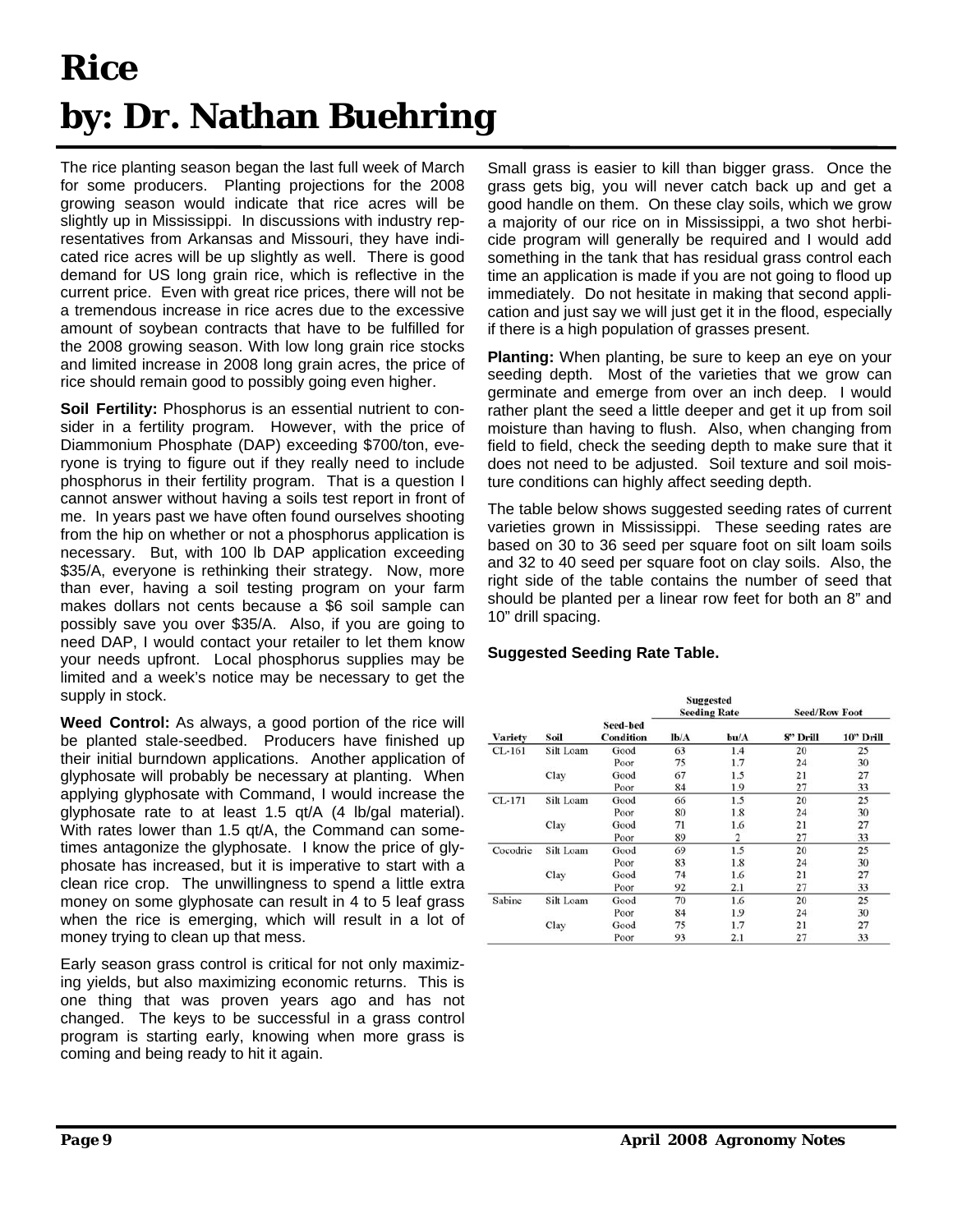# **Soybeans by: Dr. Trey Koger**

**Week of March 17, 2008:** For the second week in a row seed quality and seed availability are the most critical issues affecting our soybean producers and everyone involved in the soybean industry as a whole. I spoke specifically in last week's newsletter article about issues regarding seed quality and what is causing the low germination and poor quality seed in most cases. This week I feel it is important and timely to discuss our options when it comes to planting seed having low germination. The low germination is due mostly to mechanical damage to the seed. We only have two options to offset low germinating seed that is due to mechanical damage. One is to plant different seed, and with the short supply and high demand this is not an option this year. The other option is to plant more seed to account for the low germination. In the past we have typically assumed and our standard has been 80% germination. Even when seed tested higher than 80% germination, and outside of this year this has occurred frequently, we have typically tagged it 80% germination because that has been the norm. In years when demand has not been so high and supplies have not been limited, seed companies didn't have to put seed having lower than 80% germination in the pipeline for planting purposes. This year is definitely an exception. We are going to plant a lot of seed this year having germination levels below 80%. By law we can not sale soybean seed for planting purposes in Mississippi that has less than 60% germination. This year we are going to plant a lot of seed that is between 60 and 80% germination. So be mindful of the percent germination of each variety that you plant. By state law, all soybean seed sold in the state must be tagged with percent germination information.

Extensive research has been conducted in the past three years on optimizing seeding rates for our early soybean production system. This research was conducted on heavy clay soils across planting dates ranging from early April to mid-May and for maturity group three, four, and five varieties. We found that planting date played a minor role in seeding rate recommendations. This was especially true for group three and four varieties. We have not planted many group three varieties in Mississippi in the past few years, but we will likely plant more this year due to the overall seed shortage. Maturity group three's should be planted at rates to reach plant populations of 140,000 plants / acre and should be planted in the mid- to late-April planting window. Planting group three varieties earlier than mid- to late-April often result in sub-optimal growth and yield potential, as well as exposed row middles that do not canopy over in most cases. These seeding rate recommendations for group three's are higher than those for group four's and five's. Higher recommendations for group three's are due to the plants not establishing as much overall plant height and growth as group four's and five's. Planting group three's should be restricted to narrow row patterns only, since the plants often don't put on enough growth to lap the row middles in 38 or 40 inch rows. Group three's will probably put on sufficient growth to canopy the row middles in a twin-row system under irrigated settings.

As far as maturity group four's and five's the following explanations, diagrams, and tables define recommended seeding rates for Mississippi soybean producers. These seeding rate recommendations are based on desired plant populations that result in optimal yields. Table 1 indicates optimal plant populations for group four and five varieties across various planting dates. This table is derived from a lot of research conducted over multiple group four and five varieties, over years, as well as a wide range of seeding rates.

Tables 2 – 4 indicate seeding rates based on desired plant populations and more specifically the recommended number of seed to plant per acre and per foot of row for narrow row patterns. There is an individual table for narrow row patterns for 80, 70, and 60% germination levels.

Tables  $5 - 7$  indicate the same information but for twin-row systems. There are also individual tables for 80, 70, and 60% germination levels.

If you have any questions regarding seed quality issues, seeding rates, how germination levels affect seeding rate recommendations, or any other issues related to soybean please don't hesitate to contact me.

#### **Steps to determining soybean seeding rates based on seed quality.**

Ideal seeding rates for your soybean production system can be determined using the four step process listed below. Seeding rate recommendations are based on recommended plant population for your system, percent germination and percent emergence estimates. Once a seeding rate is derived please refer to seeding rate charts for various row patterns including twin-row patterns.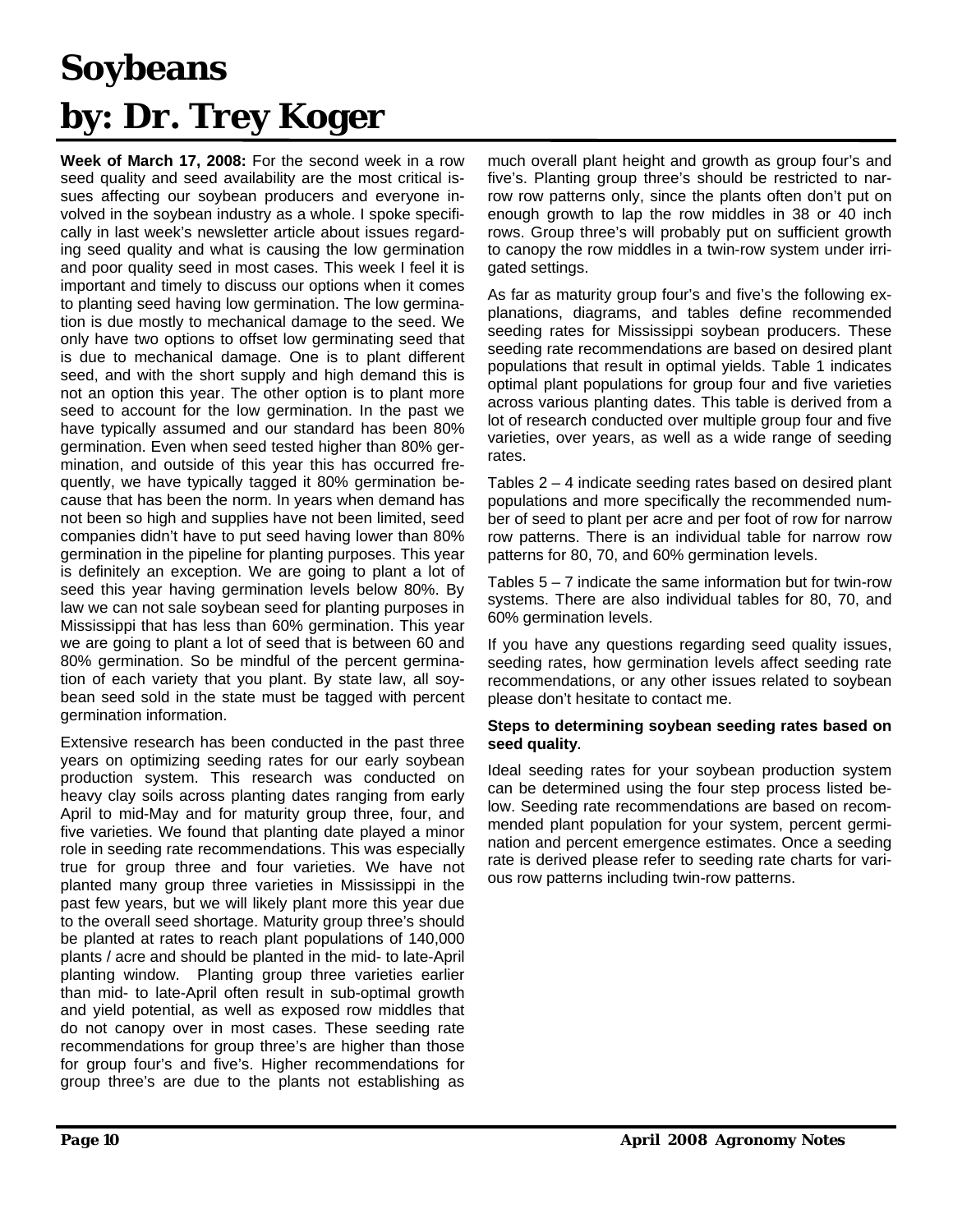# **Soybeans continued... by: Dr. Trey Koger**

•.Recommended plant population based on planting date and maturity group

| Table 1. Recommended soybean plant populations. |              |                                                        |  |  |  |  |  |  |  |  |
|-------------------------------------------------|--------------|--------------------------------------------------------|--|--|--|--|--|--|--|--|
| Planting<br>date                                |              | Recommended <b>plant</b> population (plants /<br>acre) |  |  |  |  |  |  |  |  |
|                                                 | Group<br>4's | Group 5's                                              |  |  |  |  |  |  |  |  |
| Late March<br>to April 5                        | 130,000      | 120,000                                                |  |  |  |  |  |  |  |  |
| April 5 to<br>April 20                          | 120,000      | 100,000                                                |  |  |  |  |  |  |  |  |
| Late April<br>to early<br>May                   | 100,000      | 100,000                                                |  |  |  |  |  |  |  |  |

These numbers are recommended **plant populations** not final seeding rates.

**Step 1.** Identify recommended plant population for your system from Table 1.

**Step 2.** Determine the percent germination, which should be indicated on the seed bag.

**Step 3.** Estimate percent emergence, which is the % of the seed capable of germinating that will actually come up. This estimate should be determined on a field by field situation and is dependant on the type of planter or drill, field conditions (i.e. roughness), planting depth according to moisture conditions, etc. The % emergence estimate is not provided on the seed tag and is an arbitrary number to be determined prior to planting. Typically 90% percent emergence is a good rule of thumb, but should not be used in all situations.

**Step 4.** Calculate required seeding rate based on desired plant population, percent germination, and estimated percent emergence.

First calculation: Divide desired plant population by % germination

Second calculation: Divide 150,000 / percent emergence estimate

Final number will be the recommended seeding rate.

**For example:** assume a grower is planting a group 4 variety in mid-April. The recommended plant population (table 1) is 120,000 plants / acre. The bag states 75% germination and the grower assumes 90% of the seed capable of germinating will actually come up.

Here are the calculations to go through to get the desired seeding rate for this scenario.

First calculation:

120,000 (plants/a) / 0.8 (% germination) = 150,000

Second calculation:

150,000 / 0.9 (% emergence) = 167,000 seed/ acre

**Following tables indicate how many seed per foot of row to plant depending on row spacing and percent germination level.** 

- Tables 2 4 are for **narrow row spacings** at 80, 70, and 60% germination levels.
- Tables 5 7 are for **twin-row patterns** at 80, 70, and 60% germination levels.
- All tables assume 90% emergence.
- Step 1. Use the table above (Table 1) to determine recommended plant population to be planted.
- Step 2. Then find appropriate table below depending on your row pattern and percent germination of your seed to determine how many seed to plant per foot of row.

| <b>Table 2.</b> 80% germination and narrow row spacings |  |  |  |
|---------------------------------------------------------|--|--|--|
|---------------------------------------------------------|--|--|--|

| Desired #<br>of plants | Seeding<br>rate | Row spacing (inches) |                                       |     |     |     |                                |      |      |  |  |
|------------------------|-----------------|----------------------|---------------------------------------|-----|-----|-----|--------------------------------|------|------|--|--|
| plants /<br>acre       | seed /<br>acre  | 7.5                  | 15<br>18<br>20<br>25<br>30<br>8<br>10 |     |     |     |                                |      |      |  |  |
|                        |                 |                      |                                       |     |     |     | seed / ft of row to be planted |      |      |  |  |
| 100,000                | 139,000         | 2.0                  | 2.1                                   | 2.7 | 4.0 | 4.8 | 5.3                            | 6.6  | 8.0  |  |  |
| 110,000                | 153,000         | 2.2                  | 2.3                                   | 2.9 | 4.4 | 5.3 | 5.9                            | 7.3  | 8.8  |  |  |
| 120,000                | 167.000         | 2.4                  | 2.6                                   | 3.2 | 4.8 | 5.8 | 6.4                            | 8.0  | 9.6  |  |  |
| 130,000                | 181,000         | 2.6                  | 2.8                                   | 3.5 | 5.2 | 6.2 | 6.9                            | 8.6  | 10.4 |  |  |
| 140.000                | 195,000         | 2.8                  | 3.0                                   | 3.7 | 5.6 | 6.7 | 7.5                            | 9.3  | 11.2 |  |  |
| 150,000                | 209,000         | 3.0                  | 3.2                                   | 4.0 | 6.0 | 7.2 | 8.0                            | 10.0 | 12.0 |  |  |

**Table 3.** 70% germination and narrow row spacings

| Desired #<br>of plants | Seeding<br>rate | Row spacing (inches) |                                       |     |     |     |                                |      |      |  |  |
|------------------------|-----------------|----------------------|---------------------------------------|-----|-----|-----|--------------------------------|------|------|--|--|
| plants /<br>acre       | seed /<br>acre  | 7.5                  | 15<br>18<br>20<br>25<br>10<br>30<br>8 |     |     |     |                                |      |      |  |  |
|                        |                 |                      |                                       |     |     |     | seed / ft of row to be planted |      |      |  |  |
| 100,000                | 159,000         | 2.3                  | 2.4                                   | 3   | 4.6 | 5.5 | 6.1                            | 7.6  | 9.1  |  |  |
| 110,000                | 175.000         | 2.5                  | 2.7                                   | 3.3 | 5   | 6   | 6.7                            | 8.4  | 10   |  |  |
| 120,000                | 191,000         | 2.7                  | 2.9                                   | 3.6 | 5.5 | 6.6 | 7.3                            | 9.1  | 11   |  |  |
| 130,000                | 206,000         | 3                    | 3.2                                   | 3.9 | 5.9 | 7.1 | 7.9                            | 9.9  | 11.9 |  |  |
| 140,000                | 222,000         | 3.2                  | 3.4                                   | 4.2 | 6.4 | 7.6 | 8.5                            | 10.6 | 12.8 |  |  |
| 150,000                | 238,000         | 3.4                  | 3.6                                   | 4.5 | 6.8 | 8.2 | 9.1                            | 11.4 | 13.7 |  |  |